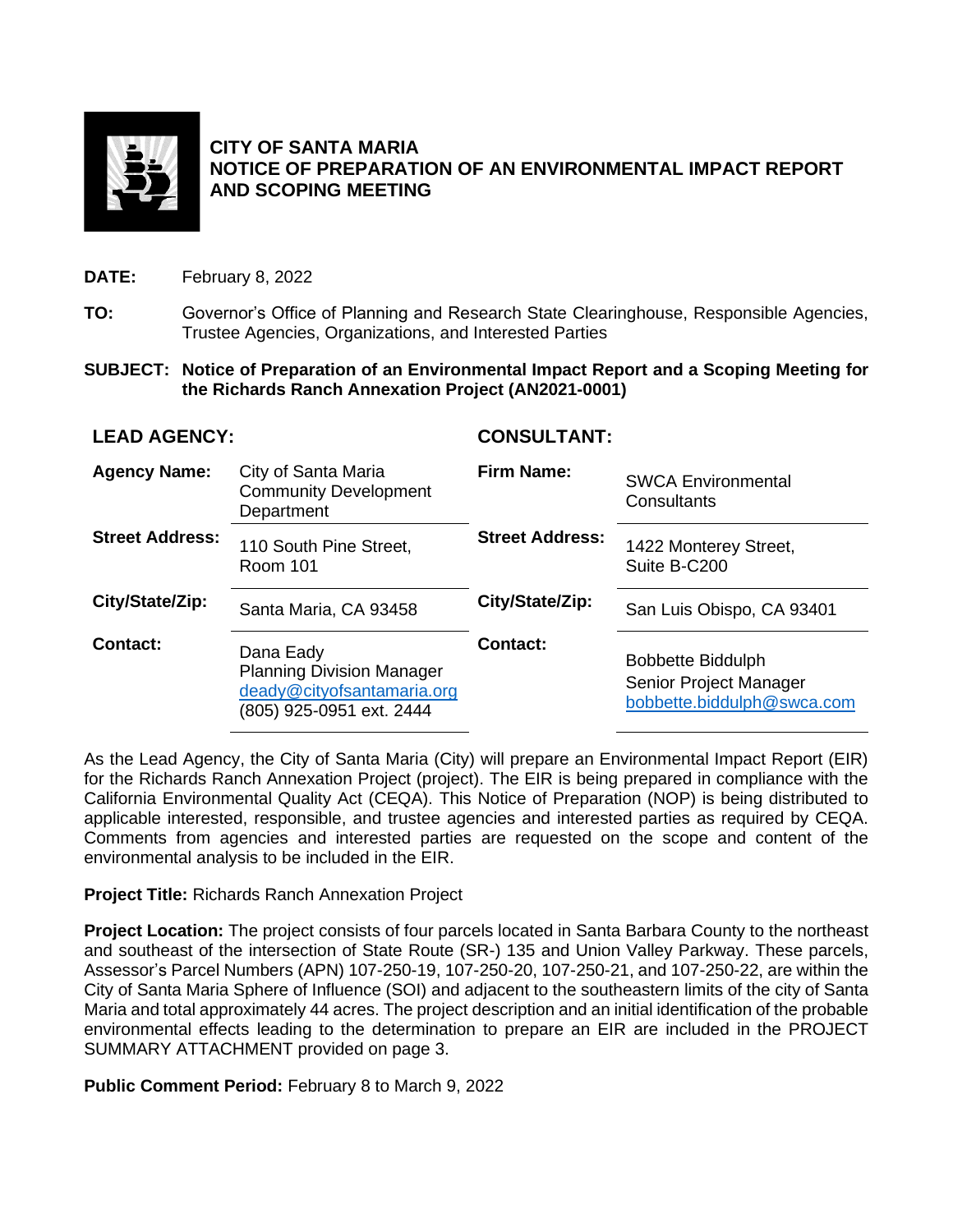Written comments or questions concerning the EIR for the proposed project should be directed to Dana Eady, Planning Division Manager, at the addresses shown above. Please indicate a contact person for your agency or organization. Due to the time limits mandated by state law, written comments must be sent via United States Postal Service or email **no later than 5:00 p.m. on March 9, 2022.**

All comments provided should identify specific topics of environmental concern and the reason for suggesting the study of these topics in the EIR. All comments will be considered in defining the scope of the EIR in accordance with the State CEQA Guidelines.

**Scoping Meeting:** The City will hold a virtual EIR scoping meeting on **February 22, 2022, at 3:00 p.m.** To maximize public safety while still maintaining transparency and access, all interested parties are invited to attend the virtual scoping meeting to assist with identifying issues to be addressed in the EIR. The scoping meeting will include a brief presentation of the project to be addressed in the EIR and will provide attendees with an opportunity to provide input on the scope of the EIR.

Register in advance for this meeting to attend and to make public comments during the meeting:

[https://us02web.zoom.us/webinar/register/WN\\_ff15hBbQQX2v8uo3cVwGog](https://us02web.zoom.us/webinar/register/WN_ff15hBbQQX2v8uo3cVwGog)

After registering, you will receive a confirmation email containing information about joining the meeting.

**Date: February 8, 2022** 

Digitally signed by Dana Eady Date: 2022.02.07 17:15:08 -08'00'

**Name and Title:** Dana Eady, Planning Division Manager

**Attachment 1** – Richards Ranch Annexation Project Summary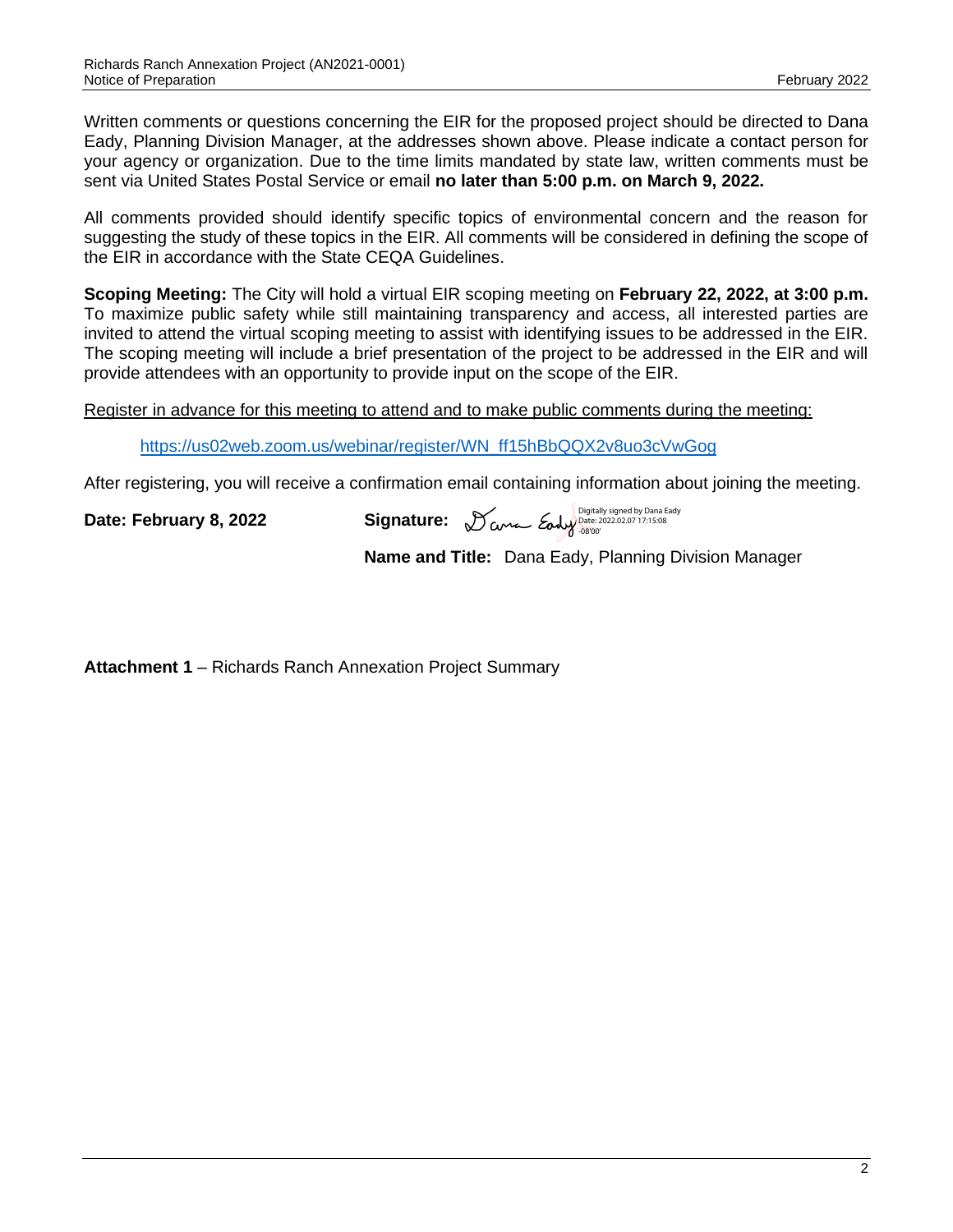# **ATTACHMENT 1**

# **RICHARDS RANCH ANNEXATION PROJECT NOTICE OF PREPARATION PROJECT SUMMARY**

## **Project Location**

Assessor's Parcel Numbers (APN) 107-250-19, 107-250-20, 107-250-21, and 107-250-22 Northeast and southeast intersection of State Route (SR-) 135 and Union Valley Parkway Santa Barbara, CA 93455

# **Lead Agency**

City of Santa Maria Contact: Dana Eady, Planning Division Manager Community Development Department 110 South Pine Street, #101 Santa Maria, CA 93458 (805) 925-0951 ext. 2444 [deady@cityofsantamaria.org](mailto:deady@cityofsantamaria.org)

# **Project Sponsor**

MD3 Investments Contact: Michael D. Stoltey, MBA [Md3investments@gmail.com](mailto:Md3investments@gmail.com)

## **Project Site Location and Setting**

The Richards Ranch Annexation Project (project) site includes four parcels located to the northeast and southeast of the intersection of SR-135 and Union Valley Parkway in the unincorporated community of Orcutt in Santa Barbara County (Figure 1, Project Vicinity Map). The project site is adjacent to the southeastern limits of the city of Santa Maria and is lies within the City's Sphere of Influence. The project site is approximately 1.5 miles west of U.S. Route (US-) 101 and 2.3 miles northeast of SR-1. The Santa Maria Airport District property is located to the west of SR-135 and northwest of the project site, with the terminus of the main runway approximately 0.75 mile to the northwest. The project site is also partially overlain by the Santa Maria Airport Flight Approach and Clear Zones. The project site is undeveloped and relatively flat. Vegetation on the site includes non-native grassland and coastal scrub habitats, as well as stands of non-native eucalyptus and ornamental trees. As identified in the Santa Barbara County Orcutt Community Plan, the current land use designation is Mixed Commercial/Residential, which provides for general commercial, office and professional, and residential uses. All four parcels have a zoning designation of Retail Commercial (C-2).

Land uses surrounding the site include the following:

North: Existing residential lots South: Existing church and residential lots East: Multifamily developments know as Northpoint and Mariposa with their open space. West: SR-135 and Orcutt Road run parallel along the west property line and further west is the Santa Maria Airport and the Foxenwood Townhomes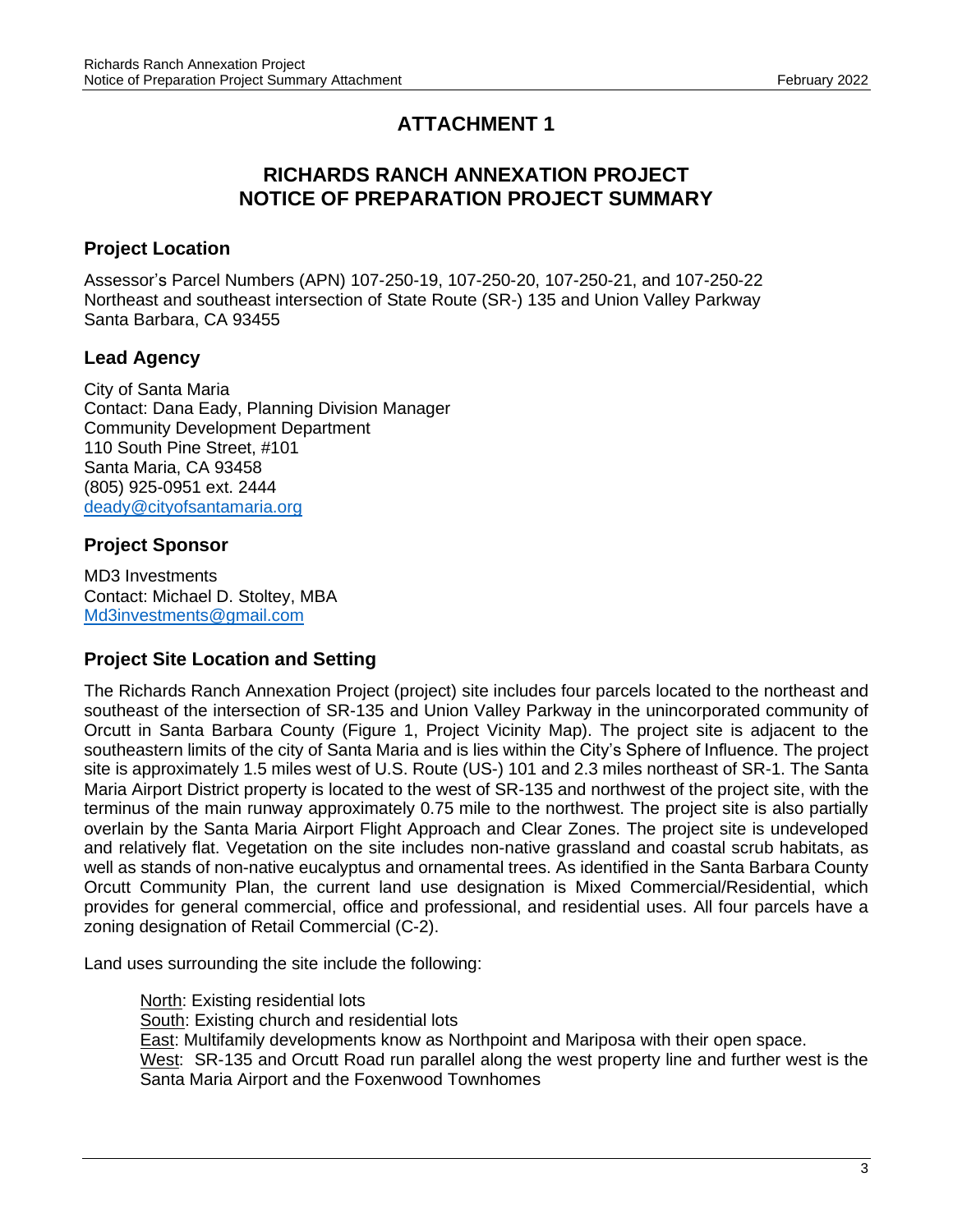## **Project Description**

The project would involve the pre-zoning of four parcels located in unincorporated Santa Barbara County by the City of Santa Maria and annexation of the property into the Santa Maria City limits. Table 1 summarizes the parcels proposed to be annexed, acreages, and the proposed pre-zone designation.

The project would require approval from the Santa Barbara County Local Agency Formation Commission (SBLAFCO) for the annexation of the parcels. The EIR prepared for this project is intended to meet SBLAFCO requirements for annexation.

| <b>APN</b> | Acreage | <b>Proposed Pre-Zone Designation</b> |
|------------|---------|--------------------------------------|
| 107-250-19 | 2.33    | General Commercial (PD/C-2)          |
| 107-250-20 | 1.86    | General Commercial (PD/C-2)          |
| 107-250-21 | 12.16   | General Commercial (PD/C-2)          |
| 107-250-22 | 27.40   | High Density Residential (PD/R-3)    |
| Total      | 43.75   |                                      |

#### **Table 1: Project Site Parcels and Proposed Pre-Zone Designations**

Note: Acreage totals for APNs obtained from the property Title Report prepared by Stewart Title Guaranty Company Commercial Services (San Diego) for Michael D. Stoltey, an individual, dba MD3 Investments on July 2, 2021.

Pre-zoning is a required component of the annexation process. California Government Code Section 65859 allows the City to adopt (i.e., pre-zone) a zoning designation for land outside its city limits in anticipation of annexation and development. Under the code provisions, the zoning designation adopted by the City would not become effective unless and until the land is annexed to the City. As outlined in Table 1, the project proposes to pre-zone the parcels in the project site as either General Commercial (C-2) or High Density Residential (R-3). The parcels would also be located within the Planned Development (PD) Overlay District, which is designed and intended to provide for the orderly development of land in conformance with the City's General Plan by permitting a flexible design approach to the development of a total community development equal to or better than that resulting from traditional lot by lot development.

A conceptual layout for future development of the project site has been created to include retail commercial, mini-storage, and high-density residential uses (Figure 2, Proposed Richards Ranch Concept Plan). As summarized in Table 2, the concept plan would allow a maximum buildout of 160,800 square feet (sf) of commercial uses on 16.35 acres of the project site, as well as 400 apartments and 95 townhomes on the remaining 27.4 acres. This concept plan show the potential future development that could occur consistent with the project's proposed pre-zone designations and will be used for the purposes of the environmental analysis in the EIR.

| <b>Proposed Zoning Category</b> | Acreage | % of Total | <b>Potential Development</b> |
|---------------------------------|---------|------------|------------------------------|
| General Commercial (C2)         | 16.35   | 37%        | 106,800 sf                   |
| High Density Residential (R3)   | 18.20   | 42%        | 400 apartments               |
| High Density Residential (R3)   | 9.20    | 21%        | 95 townhomes                 |
| Total                           | 43.75   | $100\%$    |                              |

Sources: RRM Design Group Site Plans 2021; Title Report 2021.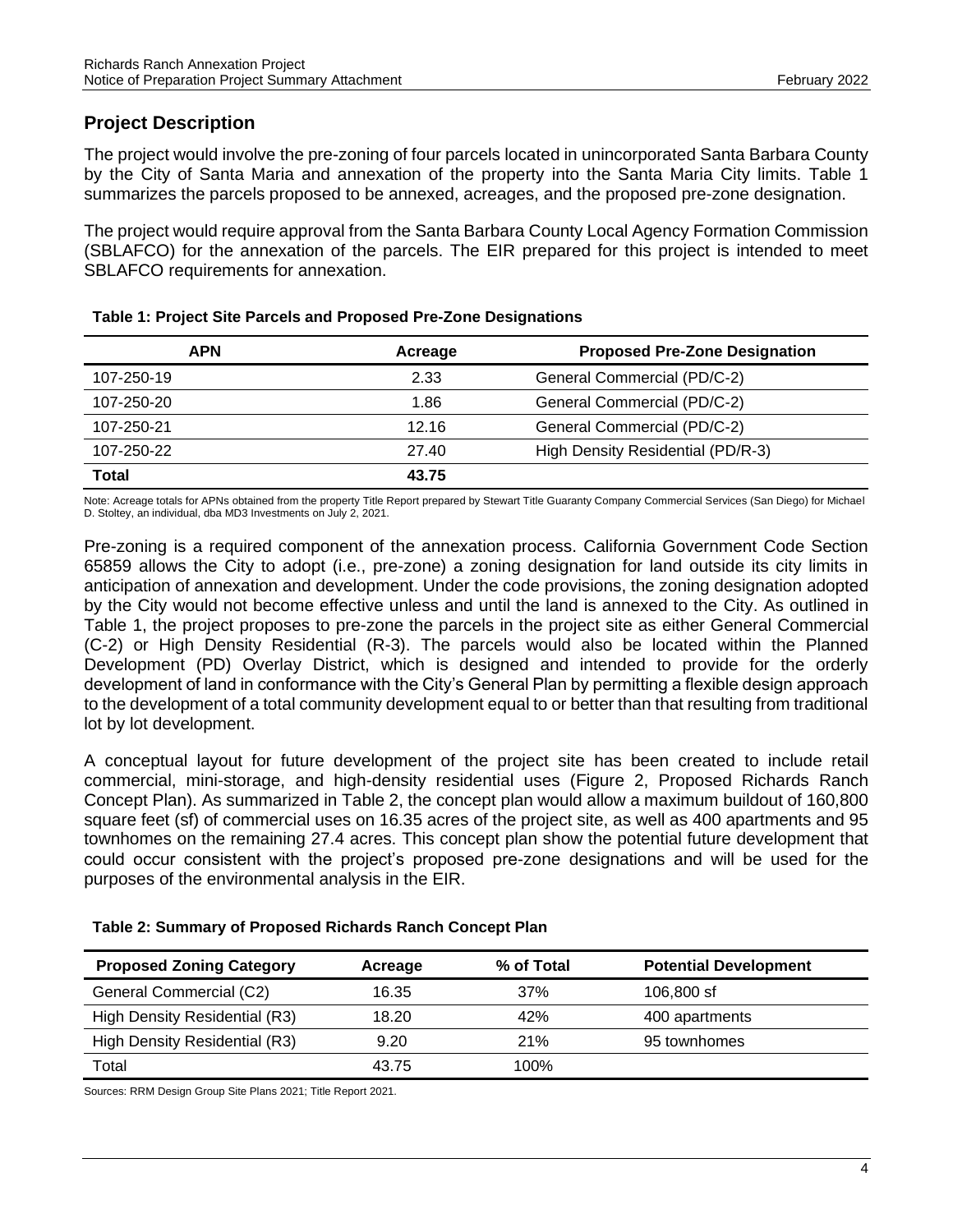## **Probable Environmental Effects and Scope of the EIR**

The City has completed a preliminary review of the project, as described in Section 15060 of the State CEQA Guidelines and has determined that a comprehensive EIR will be required for the project. Therefore, all of the topics identified in Appendix G of the State CEQA Guidelines (the initial study checklist) will undergo study, the findings of which will be presented in the EIR.

Each chapter of this EIR will include a discussion of the existing setting, thresholds of significance, evaluation of potential impacts, and, if necessary, feasible mitigation measures to reduce or eliminate potentially significant impacts to the applicable resource. Additionally, the EIR will include analyses of alternatives to the project. Alternatives to be analyzed in the EIR will be defined based on their potential to reduce or eliminate significant environmental impacts associated with the project. The specific alternatives may include, but are not limited to, the "No Project" alternative, as required by CEQA.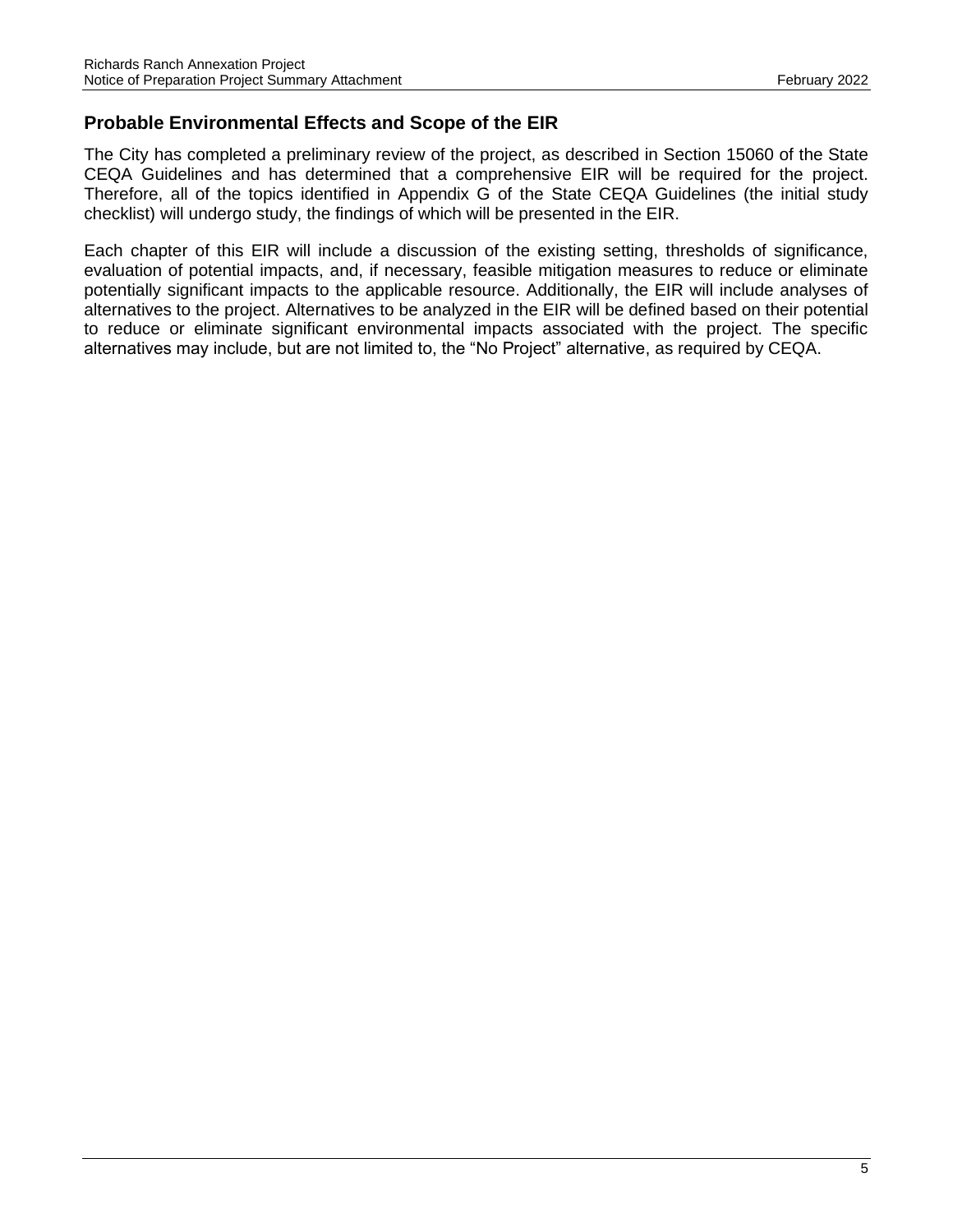## **Figure 1. Project Vicinity Map**